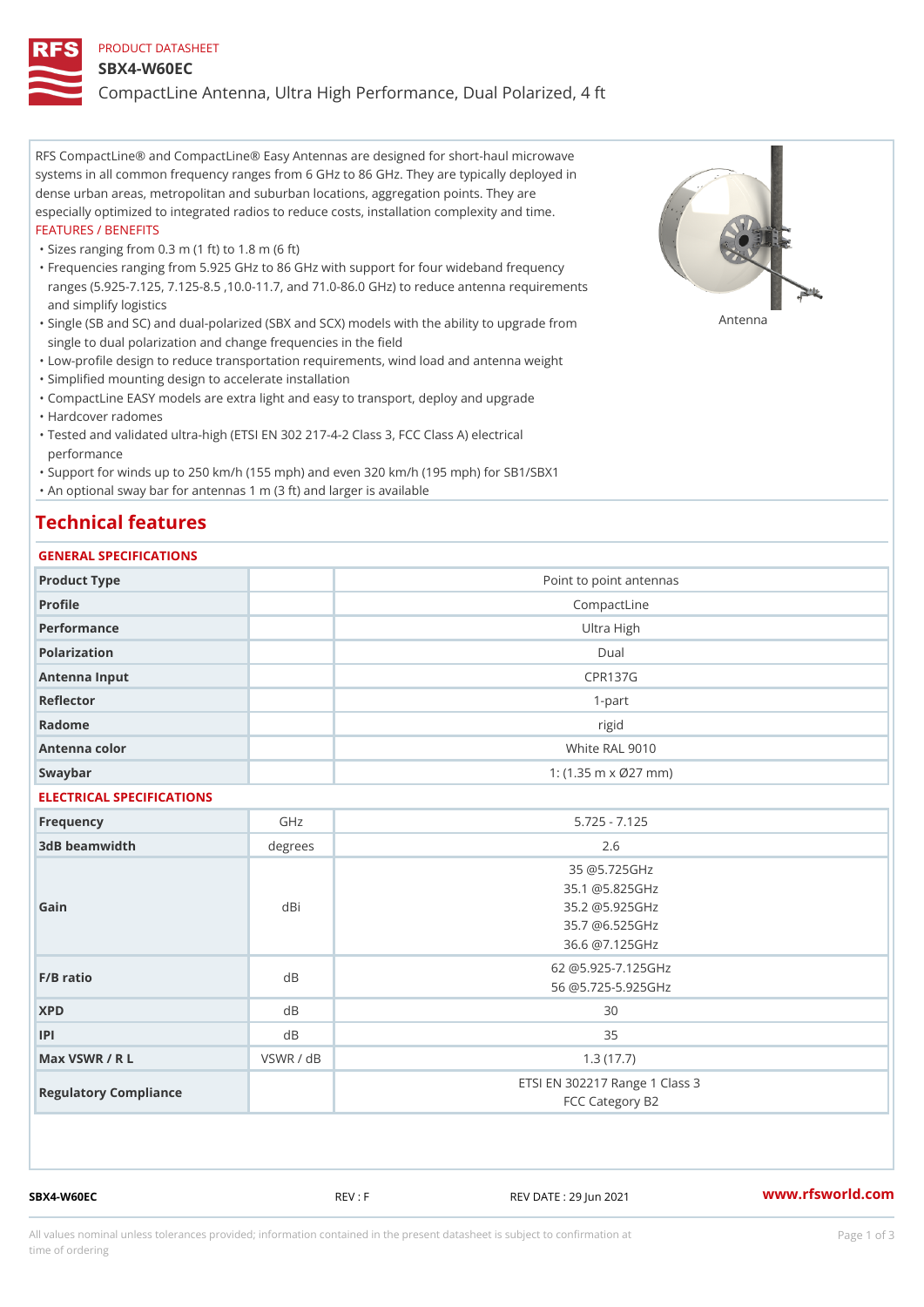## PRODUCT DATASHEET

### SBX4-W60EC

CompactLine Antenna, Ultra High Performance, Dual Polarized, 4 ft

| MECHANICAL SPECIFICATIONS                           |              |              |                                                   |  |
|-----------------------------------------------------|--------------|--------------|---------------------------------------------------|--|
| Diameter                                            |              | ft $(m)$     | 4(1.2)                                            |  |
| Elevation Adjustment                                |              | degrees      | ± 15                                              |  |
| Azimuth Adjustment                                  |              | degrees      | ± 15                                              |  |
| Polarization Adjustment                             |              | degrees      | ± 5                                               |  |
| Mounting Pipe Diameter<br>minimum                   |              | $mm$ (in)    | 114(4.5)                                          |  |
| Mounting Pipe Diameter<br>maximum                   |              | $mm$ (in)    | 114(4.5)                                          |  |
| Approximate Weight                                  |              | kg (lb)      | 30(66)                                            |  |
| Survival Windspeed                                  |              | $km/h$ (mph) | 200 (125)                                         |  |
| Operational Windspeed                               |              | $km/h$ (mph) | 200 (125)                                         |  |
| <b>STRUCTURE</b>                                    |              |              |                                                   |  |
| Radome Material                                     |              |              | rigid                                             |  |
| FURTHER ACCESSORIES                                 |              |              |                                                   |  |
| optional Swaybar                                    |              |              | 1: SMA-SK-4 (1.35 m x Ø33 mm)                     |  |
| Further Accessories                                 |              |              | SMA-SKO-UNIVERSAL : Universal sway bar fixation l |  |
| MOUNTOUTLINE                                        |              |              |                                                   |  |
| $Dimension_A$                                       | m m<br>(in)  |              | 1262(49.7)                                        |  |
| $Dimension_B$                                       | m m<br>(i n) |              | 608 (23.9)                                        |  |
| $Dimension_C$                                       | m m<br>(i n) |              | 270 (10.6)                                        |  |
| $Dim_D -$<br>$114$ m m $(4.5$ _ ir $)$ $R$ ii p $e$ | m m          |              | 358 (14.1)                                        |  |
| $Dimension$ = E                                     | m m<br>(in)  |              | 59(2.3)                                           |  |
| $Dimension_F$                                       | m m<br>(in)  |              | 230(9.1)                                          |  |
| $Diminension_G$                                     | m m<br>(in)  |              | 186(7.3)                                          |  |

SBX4-W60EC REV : F REV : REV DATE : 29 Jun 2021 WWW.rfsworld.com